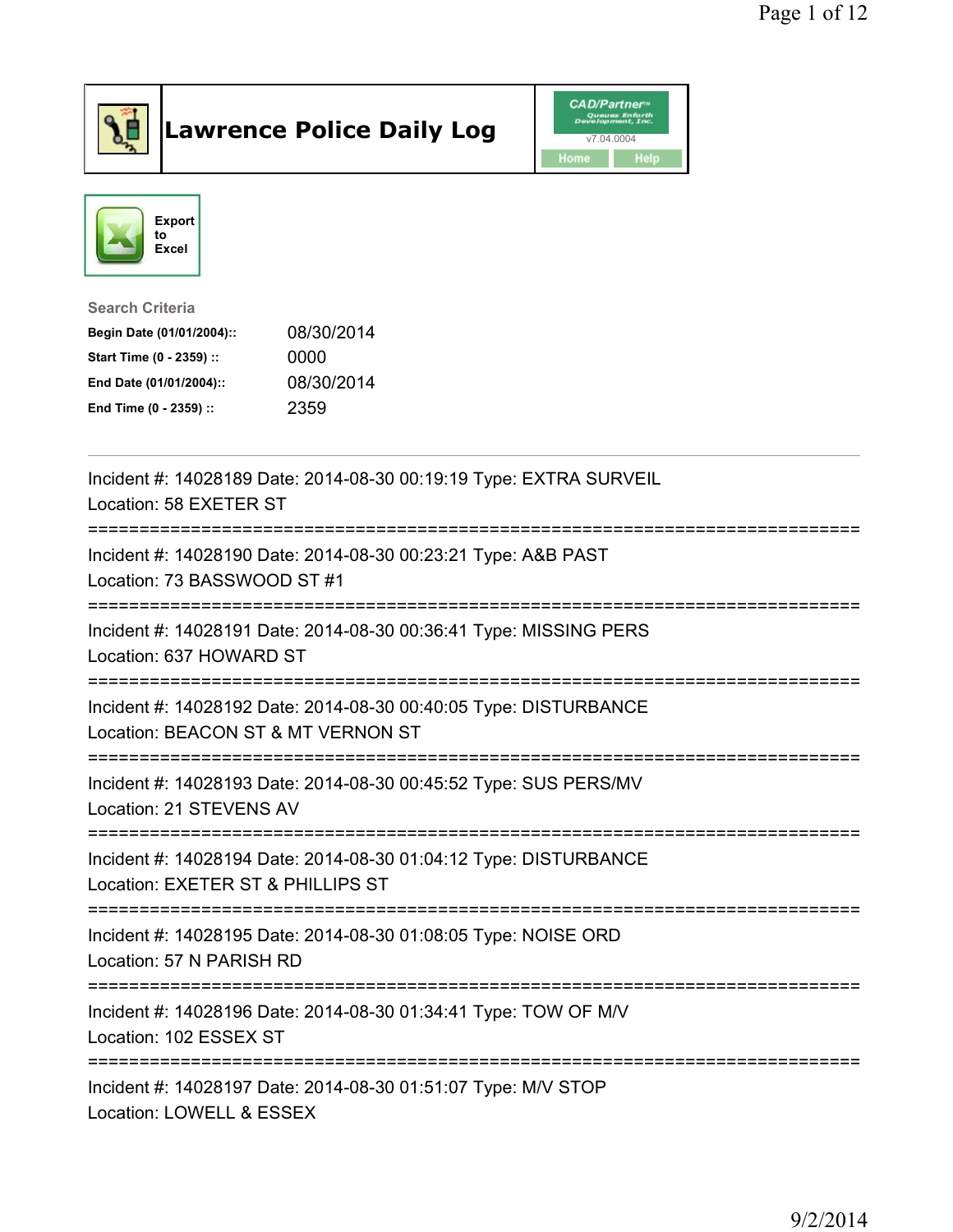| Incident #: 14028198 Date: 2014-08-30 02:07:28 Type: M/V STOP<br>Location: ERVING AV & LAWRENCE ST<br>============================      |
|-----------------------------------------------------------------------------------------------------------------------------------------|
| Incident #: 14028199 Date: 2014-08-30 02:14:26 Type: PURSUIT<br>Location: BROADWAY & METHUEN ST                                         |
| Incident #: 14028200 Date: 2014-08-30 02:17:43 Type: GUN CALL<br>Location: COMMON ST & NEWBURY ST<br>===========================        |
| Incident #: 14028201 Date: 2014-08-30 02:27:39 Type: DOMESTIC/PROG<br>Location: 151 WEST ST FL 1                                        |
| Incident #: 14028202 Date: 2014-08-30 02:38:51 Type: AUTO ACC/UNK PI<br>Location: 93 MYRTLE ST<br>===================================== |
| Incident #: 14028203 Date: 2014-08-30 02:40:30 Type: NOISE ORD<br>Location: 523 HAVERHILL ST<br>=====================================   |
| Incident #: 14028204 Date: 2014-08-30 02:44:05 Type: DOMESTIC/PROG<br>Location: 59 BROOK ST                                             |
| Incident #: 14028205 Date: 2014-08-30 02:46:44 Type: GUN CALL<br>Location: MAKARENA RESTAURANT / 150 COMMON ST                          |
| Incident #: 14028206 Date: 2014-08-30 02:51:08 Type: ALARM/BURG<br>Location: MT VERNON LIQUORS / 421 S BROADWAY                         |
| Incident #: 14028207 Date: 2014-08-30 02:53:46 Type: STOL/MV/PAS<br><b>Location: PARKER ST</b>                                          |
| Incident #: 14028208 Date: 2014-08-30 03:02:15 Type: CK WELL BEING<br>Location: 105 WATER ST                                            |
| Incident #: 14028210 Date: 2014-08-30 03:05:04 Type: SUS PERS/MV<br>Location: ESSEX ST                                                  |
| Incident #: 14028209 Date: 2014-08-30 03:06:44 Type: NOISE ORD<br>Location: 133 BENNINGTON ST                                           |
| Incident #: 14028211 Date: 2014-08-30 03:09:22 Type: NOISE ORD                                                                          |

Location: 110 MARDOTONI OT #4200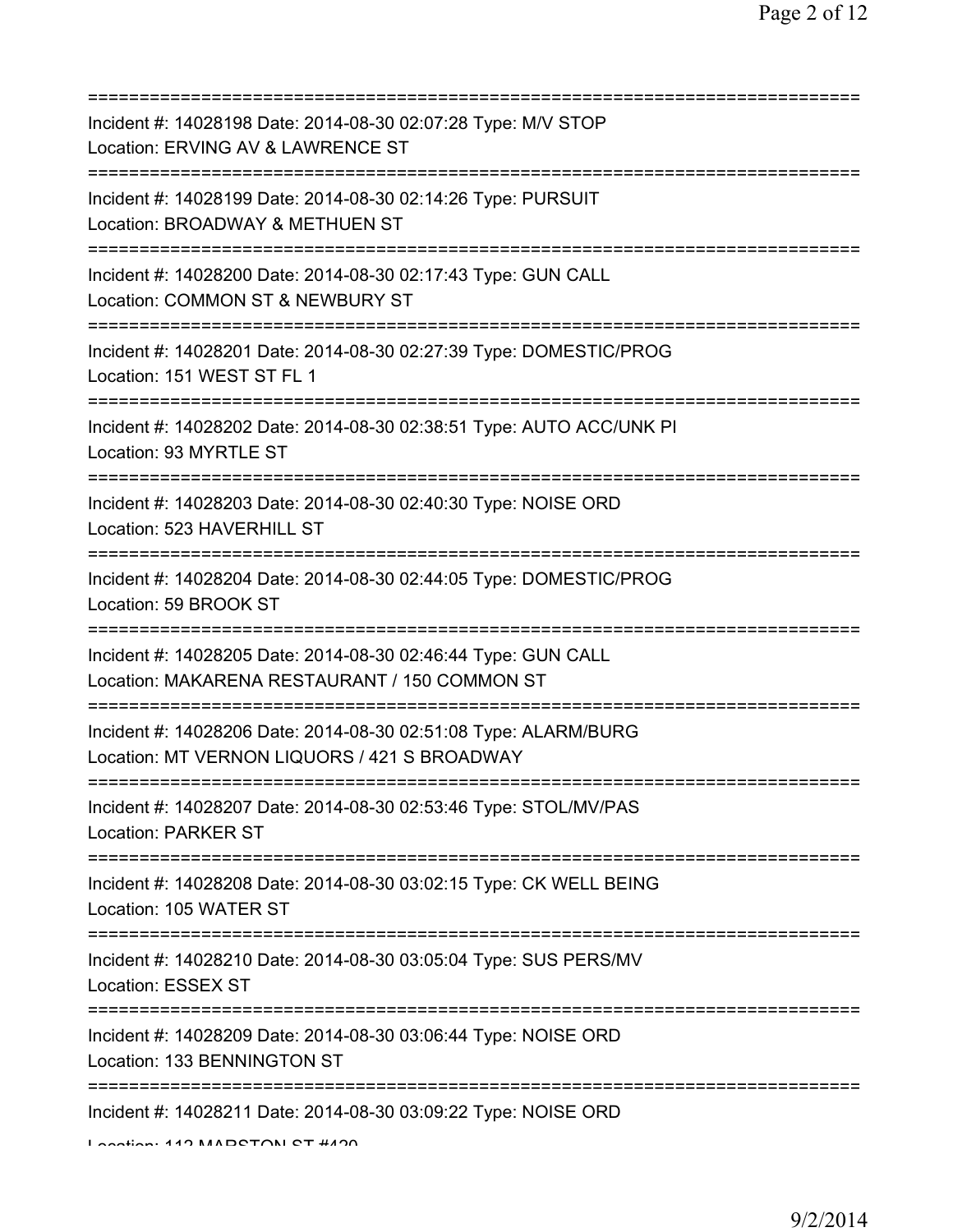| Incident #: 14028212 Date: 2014-08-30 03:13:20 Type: B&E/PROG<br>Location: EBENEZER CHRISTIAN CHURCH / 319 HAVERHILL ST                            |
|----------------------------------------------------------------------------------------------------------------------------------------------------|
| Incident #: 14028213 Date: 2014-08-30 03:15:23 Type: DOMESTIC/PROG<br>Location: 59 BROOK ST                                                        |
| Incident #: 14028214 Date: 2014-08-30 03:18:02 Type: NOISE ORD<br>Location: 148 FARNHAM ST                                                         |
| Incident #: 14028215 Date: 2014-08-30 03:37:50 Type: FIGHT<br>Location: 9 LORENZO RD                                                               |
| =====================================<br>Incident #: 14028216 Date: 2014-08-30 03:55:34 Type: NOISE ORD<br>Location: 45 ATKINSON ST FL 2           |
| ====================================<br>Incident #: 14028217 Date: 2014-08-30 03:59:13 Type: M/V STOP<br>Location: CENTRAL BRIDGE / 0 MERRIMACK ST |
| Incident #: 14028218 Date: 2014-08-30 04:00:29 Type: DOMESTIC/PROG<br>Location: 9 SUMMER ST #S502                                                  |
| Incident #: 14028219 Date: 2014-08-30 04:11:50 Type: CK WELL BEING<br>Location: 18 FRANKLIN ST #813                                                |
| Incident #: 14028220 Date: 2014-08-30 04:12:40 Type: DOMESTIC/PROG<br>Location: 59 BROOK ST                                                        |
| Incident #: 14028221 Date: 2014-08-30 04:25:18 Type: SHOTS FIRED<br>Location: HAFFNER'S GAS STATION / 69 PARKER ST                                 |
| Incident #: 14028222 Date: 2014-08-30 04:35:36 Type: A&B D/W PAST<br>Location: SEVEN ELEVEN / 370 BROADWAY                                         |
| :====================================<br>Incident #: 14028223 Date: 2014-08-30 04:35:58 Type: NOISE ORD<br>Location: 225 WALNUT ST                 |
| ===================================<br>Incident #: 14028224 Date: 2014-08-30 05:03:07 Type: CK WELL BEING<br><b>Location: ALLEN ST</b>             |
| Incident #: 14028225 Date: 2014-08-30 05:36:49 Type: ALARM/BURG                                                                                    |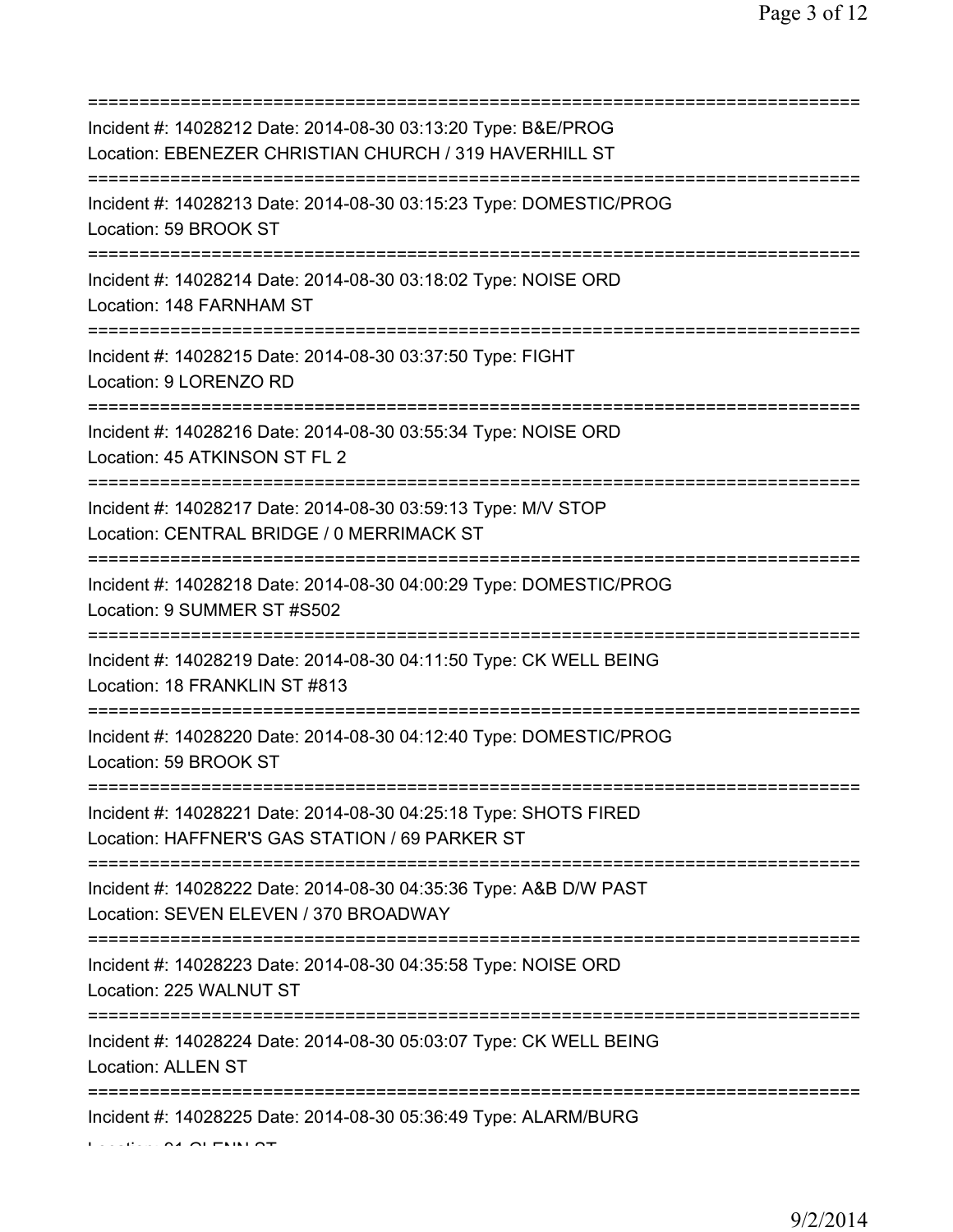=========================================================================== Incident #: 14028226 Date: 2014-08-30 06:45:49 Type: A&B D/W/ PROG Location: BROOK ST =========================================================================== Incident #: 14028227 Date: 2014-08-30 07:07:12 Type: ALARM/BURG Location: COMMUNITY ACTION COUNCIL / 305 ESSEX ST =========================================================================== Incident #: 14028228 Date: 2014-08-30 07:57:00 Type: ALARM/HOLD Location: 35 KENDALL ST =========================================================================== Incident #: 14028229 Date: 2014-08-30 08:19:53 Type: TOW OF M/V Location: 21 WEST ST =========================================================================== Incident #: 14028230 Date: 2014-08-30 08:29:24 Type: HIT & RUN M/V Location: 46 CHESTNUT ST =========================================================================== Incident #: 14028231 Date: 2014-08-30 09:26:27 Type: GENERAL SERV Location: 14 CAMBRIDGE ST =========================================================================== Incident #: 14028232 Date: 2014-08-30 09:35:10 Type: A&B D/W PAST Location: 34 WASHINGTON ST =========================================================================== Incident #: 14028233 Date: 2014-08-30 09:37:30 Type: SHOTS FIRED Location: BROADWAY & CROSS ST =========================================================================== Incident #: 14028234 Date: 2014-08-30 09:42:39 Type: CK WELL BEING Location: 353 ELM ST #APT811 =========================================================================== Incident #: 14028235 Date: 2014-08-30 09:49:15 Type: EXTRA SURVEIL Location: 18 FRANKLIN ST =========================================================================== Incident #: 14028236 Date: 2014-08-30 10:07:31 Type: SUS PERS/MV Location: LAWRENCE ST & STEARNS AV =========================================================================== Incident #: 14028237 Date: 2014-08-30 10:15:39 Type: ALARM/BURG Location: MONASTERIO RESD / 59 AMHERST ST =========================================================================== Incident #: 14028238 Date: 2014-08-30 10:40:01 Type: ALARM/BURG Location: 86 AVON ST =========================================================================== Incident #: 14028241 Date: 2014-08-30 10:48:03 Type: CK WELL BEING

Location: EXTREME OFFICE INTERIORS / 1 BROADWAY #4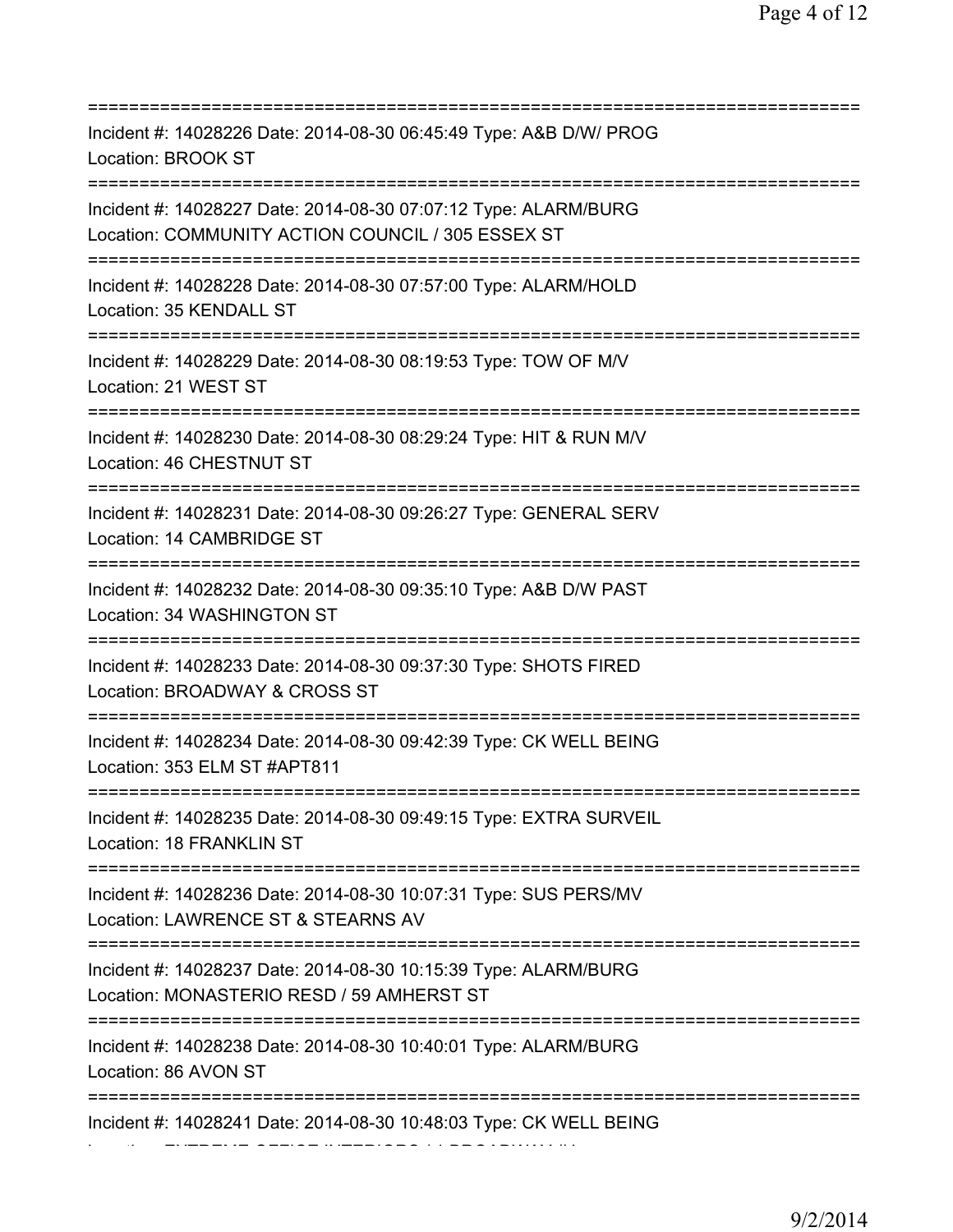| Incident #: 14028239 Date: 2014-08-30 10:48:11 Type: M/V STOP<br>Location: 198 BROADWAY                                              |
|--------------------------------------------------------------------------------------------------------------------------------------|
| Incident #: 14028240 Date: 2014-08-30 10:49:05 Type: ASSSIT AMBULANC<br>Location: 90 COOLIDGE ST<br>;=====================           |
| Incident #: 14028242 Date: 2014-08-30 10:57:12 Type: RECOV/STOL/MV<br>Location: 118 BYRON AV                                         |
| Incident #: 14028243 Date: 2014-08-30 11:27:16 Type: DISTURBANCE<br>Location: 5A PROVIDENCE ST<br>===============                    |
| Incident #: 14028244 Date: 2014-08-30 11:28:07 Type: EXTRA SURVEIL<br>Location: 241 S UNION ST<br>.--------------------------------- |
| Incident #: 14028245 Date: 2014-08-30 11:30:05 Type: SUS PERS/MV<br>Location: ACTON ST & WEST ST                                     |
| Incident #: 14028246 Date: 2014-08-30 11:38:47 Type: DISTURBANCE<br>Location: 10 LEA ST                                              |
| Incident #: 14028247 Date: 2014-08-30 11:41:09 Type: M/V STOP<br>Location: CAMBRIDGE ST & S UNION ST                                 |
| Incident #: 14028248 Date: 2014-08-30 11:43:36 Type: DOMESTIC/PROG<br>Location: 10 LEA ST FL 2ND                                     |
| Incident #: 14028249 Date: 2014-08-30 11:47:50 Type: SUS PERS/MV<br>Location: 75 WEARE ST                                            |
| Incident #: 14028250 Date: 2014-08-30 11:49:51 Type: ALARM/BURG<br>Location: COMMUNITY DAY CARE / 7 BALLARD WY                       |
| Incident #: 14028251 Date: 2014-08-30 11:54:23 Type: B&E/PAST<br>Location: 362 ESSEX ST #301                                         |
| Incident #: 14028252 Date: 2014-08-30 11:58:46 Type: KEEP PEACE<br>Location: 40 LAWRENCE ST                                          |
| Incident #: 14028253 Date: 2014-08-30 12:09:03 Type: ASSSIT AMBULANC                                                                 |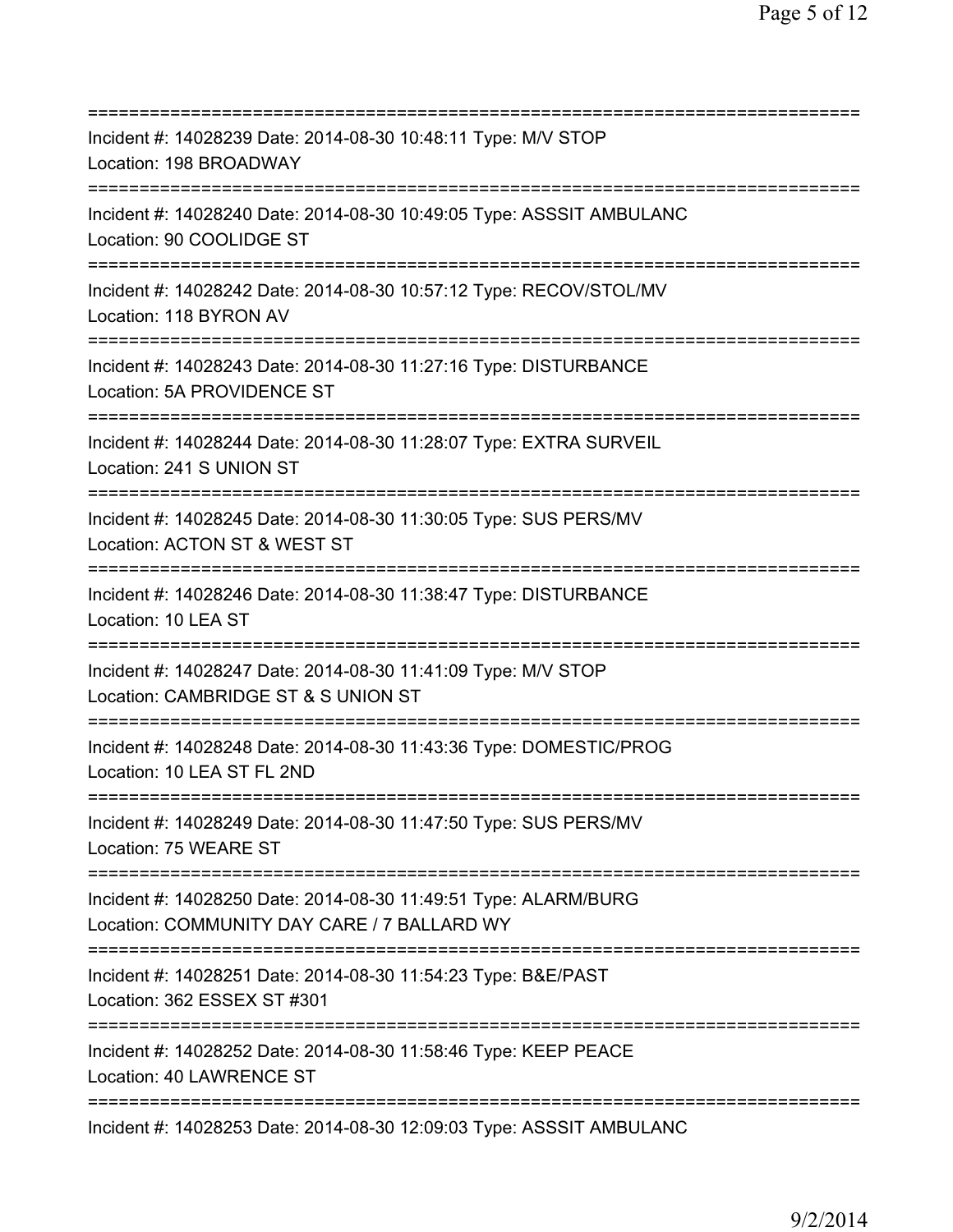| Incident #: 14028254 Date: 2014-08-30 12:55:41 Type: TOW OF M/V<br>Location: 51 CAMBRIDGE ST                                                             |
|----------------------------------------------------------------------------------------------------------------------------------------------------------|
| Incident #: 14028255 Date: 2014-08-30 13:03:42 Type: B&E/PAST<br>Location: 59 BROOK ST FL 1STFL                                                          |
| Incident #: 14028256 Date: 2014-08-30 13:14:51 Type: AUTO ACC/NO PI<br>Location: 113 S UNION ST                                                          |
| Incident #: 14028257 Date: 2014-08-30 13:21:37 Type: UNKNOWN PROB<br>Location: LAWTONS HOT DOGS / 606 CANAL ST<br>====================================== |
| Incident #: 14028258 Date: 2014-08-30 13:31:50 Type: RECOV/STOL/MV<br>Location: SHEEHANS / 9 MERRIMACK ST                                                |
| Incident #: 14028259 Date: 2014-08-30 13:44:08 Type: TRESPASSING<br>Location: COMMON ST & JACKSON ST<br>======================                           |
| Incident #: 14028260 Date: 2014-08-30 13:55:49 Type: ALARM/BURG<br>Location: JANSEN RESD / 9 LENOX CIR                                                   |
| Incident #: 14028261 Date: 2014-08-30 13:57:51 Type: CK WELL BEING<br>Location: 1 BROADWAY                                                               |
| Incident #: 14028262 Date: 2014-08-30 13:59:50 Type: CK WELL BEING<br>Location: 85 BRADFORD ST                                                           |
| Incident #: 14028263 Date: 2014-08-30 14:16:49 Type: DOMESTIC/PAST<br>Location: 646 ESSEX ST #6 FL 2                                                     |
| Incident #: 14028264 Date: 2014-08-30 15:03:18 Type: WARRANT SERVE<br>Location: 149 WEST ST<br>=======================                                   |
| Incident #: 14028265 Date: 2014-08-30 15:20:28 Type: MEDIC SUPPORT<br>Location: 18 BELLEVUE ST<br>==================================                     |
| Incident #: 14028266 Date: 2014-08-30 15:23:05 Type: DOMESTIC/PROG<br>Location: 202 OSGOOD ST                                                            |
| Incident #: 14028267 Date: 2014-08-30 15:29:24 Type: ALARM/BURG                                                                                          |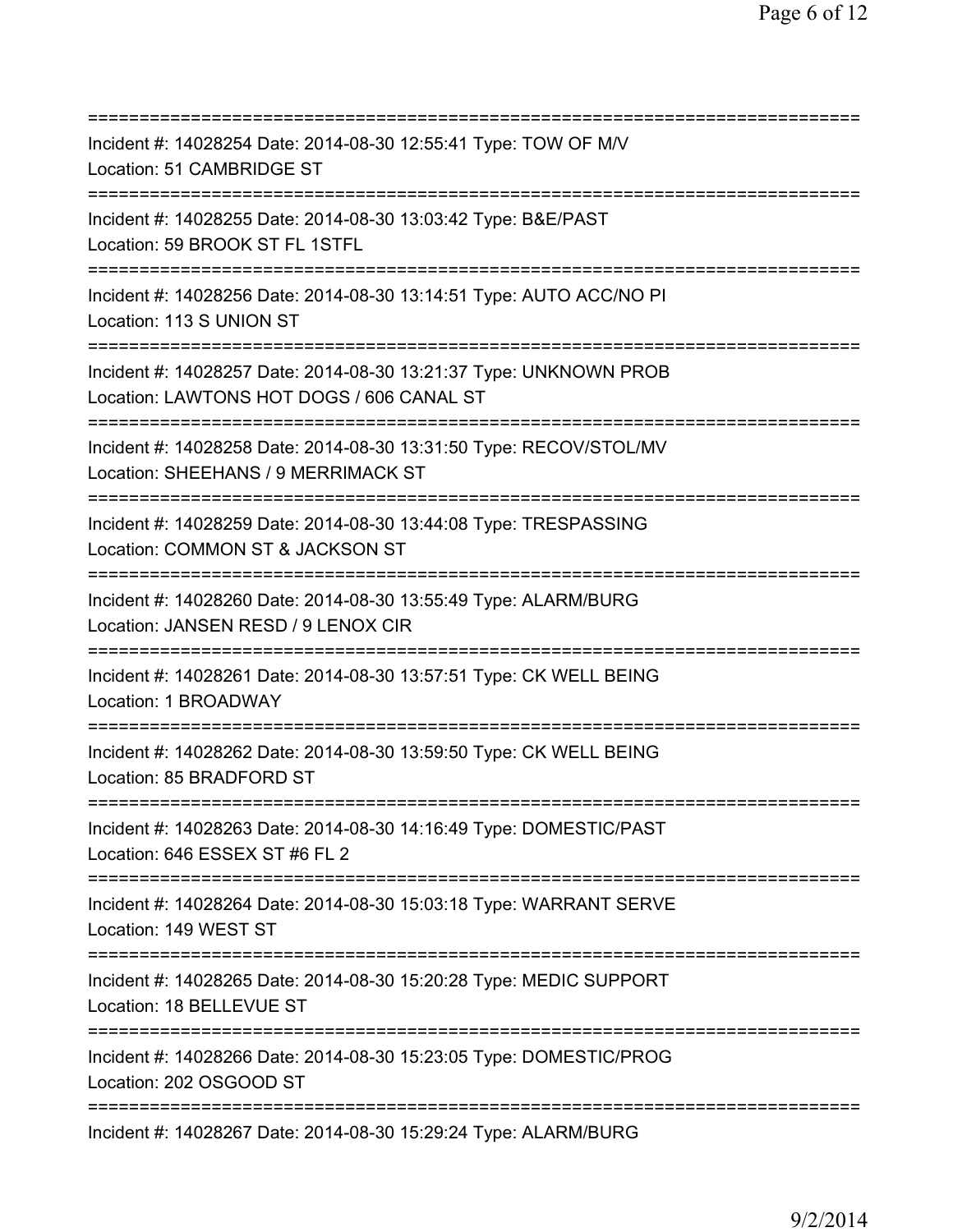| Location: ARLINGTON SCHOOL / 150 ARLINGTON ST<br>===================================                                           |
|--------------------------------------------------------------------------------------------------------------------------------|
| Incident #: 14028268 Date: 2014-08-30 15:37:08 Type: B&E/MV/PROG<br>Location: 102 E HAVERHILL ST<br>-------------------------- |
| Incident #: 14028269 Date: 2014-08-30 15:47:49 Type: SUS PERS/MV<br>Location: BELMONT ST & DURANT ST                           |
| Incident #: 14028270 Date: 2014-08-30 15:56:19 Type: ALARM/BURG<br>Location: LESLIE INSURANCE / 645 BROADWAY                   |
| Incident #: 14028271 Date: 2014-08-30 16:03:52 Type: MEDIC SUPPORT<br>Location: 8 CORNISH ST                                   |
| Incident #: 14028272 Date: 2014-08-30 16:09:08 Type: ANIMAL COMPL<br>Location: 48 FAIRMONT ST FL 3RD FL                        |
| Incident #: 14028273 Date: 2014-08-30 16:14:07 Type: E911 HANGUP<br>Location: 17 POPLAR ST FL 1ST                              |
| Incident #: 14028274 Date: 2014-08-30 16:14:09 Type: MEDIC SUPPORT<br>Location: 398 SALEM ST                                   |
| Incident #: 14028275 Date: 2014-08-30 16:57:30 Type: B&E/MV/PAST<br>Location: 270 CANAL ST                                     |
| Incident #: 14028276 Date: 2014-08-30 17:17:22 Type: NOISE ORD<br>Location: ALDER ST & WILLOW ST                               |
| Incident #: 14028277 Date: 2014-08-30 17:22:31 Type: TOW OF M/V<br>Location: GARDEN ST & NEWBURY ST                            |
| Incident #: 14028278 Date: 2014-08-30 17:30:06 Type: NOISE ORD<br>Location: 108 ARLINGTON ST                                   |
| Incident #: 14028279 Date: 2014-08-30 17:52:22 Type: ALARM/HOLD<br>Location: 599 CANAL ST                                      |
| Incident #: 14028280 Date: 2014-08-30 17:52:28 Type: LOUD NOISE<br>Location: BRADFORD ST & BROADWAY                            |
| Indident # 4 ACOOOA Data: OOA A OO OO AOOOO Tung: ANIIMAN COMMO                                                                |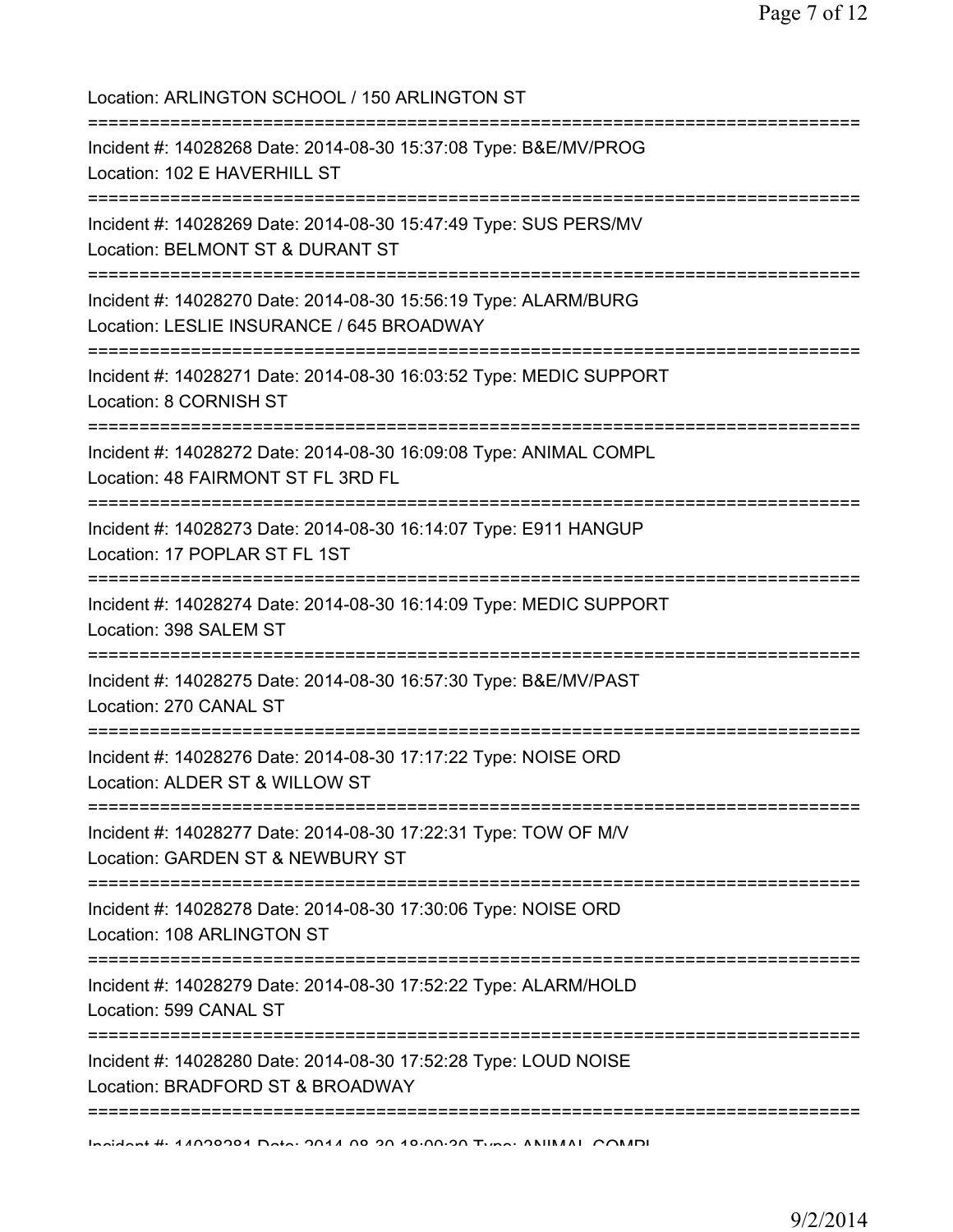Location: 20 CRESCENT ST

| Incident #: 14028282 Date: 2014-08-30 18:01:26 Type: NOISE ORD<br>Location: BARNARD RD & MT VERNON ST<br>------------------------------- |
|------------------------------------------------------------------------------------------------------------------------------------------|
| Incident #: 14028283 Date: 2014-08-30 18:03:26 Type: NOISE ORD<br>Location: BAILEY ST & SHAWSHEEN RD                                     |
| Incident #: 14028284 Date: 2014-08-30 18:07:32 Type: NOISE ORD<br>Location: 4 ALLSTON ST                                                 |
| Incident #: 14028285 Date: 2014-08-30 18:15:44 Type: WARRANT SERVE<br>Location: 40 BENNINGTON ST                                         |
| Incident #: 14028286 Date: 2014-08-30 18:29:55 Type: DISTURBANCE<br><b>Location: WELLS ST</b>                                            |
| Incident #: 14028288 Date: 2014-08-30 18:39:03 Type: M/V STOP<br>Location: CANAL ST & MARSTON ST                                         |
| Incident #: 14028287 Date: 2014-08-30 18:39:12 Type: M/V STOP<br>Location: CANAL ST & MARSTON ST                                         |
| Incident #: 14028289 Date: 2014-08-30 18:43:22 Type: GENERAL SERV<br>Location: 44 WASHINGTON ST                                          |
| Incident #: 14028290 Date: 2014-08-30 18:56:52 Type: M/V STOP<br>Location: ANDOVER ST & GLENN ST                                         |
| Incident #: 14028291 Date: 2014-08-30 19:00:05 Type: TOW OF M/V<br>Location: SWEENEYS PACKAGE STORE / 90 ESSEX ST                        |
| Incident #: 14028292 Date: 2014-08-30 19:01:56 Type: MEDIC SUPPORT<br>Location: PEMBERTON PARK / null                                    |
| Incident #: 14028294 Date: 2014-08-30 19:02:13 Type: KEEP PEACE<br>Location: 68 MT VERNON ST                                             |
| Incident #: 14028293 Date: 2014-08-30 19:02:52 Type: ALARM/BURG<br>Location: RESD; MARCOS SANTIAGO9788087816 / 11 PLATT ST               |
|                                                                                                                                          |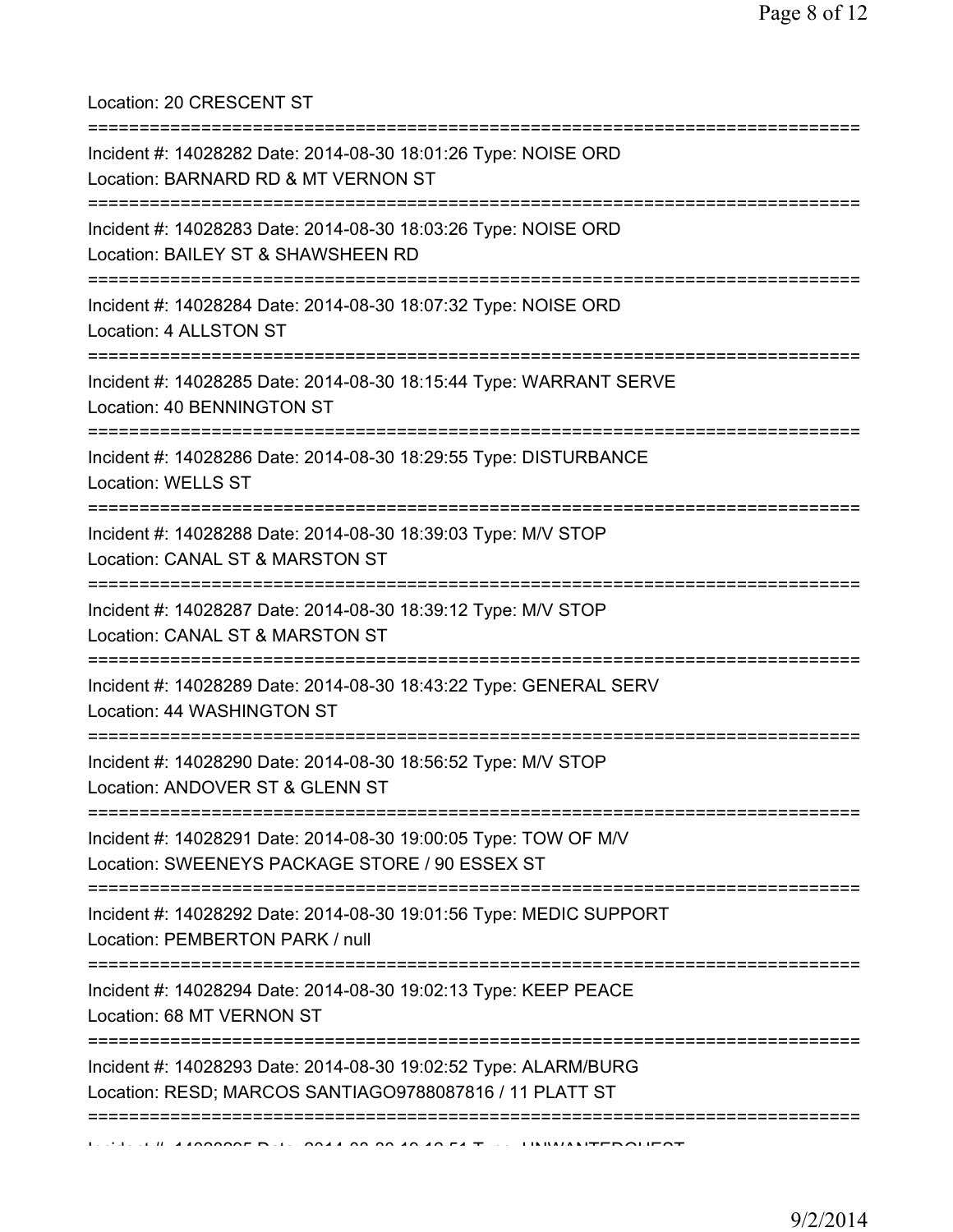| Location: 141 AMESBURY ST #404                                                                                                 |
|--------------------------------------------------------------------------------------------------------------------------------|
| Incident #: 14028296 Date: 2014-08-30 19:34:12 Type: NOISE ORD<br>Location: 6 CANTON ST<br>=================================== |
| Incident #: 14028297 Date: 2014-08-30 19:41:36 Type: SUS PERS/MV<br>Location: 11 HOLTON ST                                     |
| Incident #: 14028298 Date: 2014-08-30 19:44:38 Type: NOISE ORD<br>Location: 123-125 BROOKFIELD ST                              |
| Incident #: 14028299 Date: 2014-08-30 20:00:02 Type: AUTO ACC/NO PI<br>Location: BAILEY ST & PARKER ST                         |
| Incident #: 14028300 Date: 2014-08-30 20:04:26 Type: M/V STOP<br>Location: BAY STATE RD & WATER ST                             |
| Incident #: 14028301 Date: 2014-08-30 20:25:46 Type: NOISE ORD<br>Location: 35 KENDALL ST                                      |
| Incident #: 14028302 Date: 2014-08-30 20:27:38 Type: NOISE ORD<br>Location: 123 BROOKFIELD ST                                  |
| Incident #: 14028303 Date: 2014-08-30 20:29:27 Type: NOISE ORD<br>Location: 94 PARK ST FL 2                                    |
| Incident #: 14028304 Date: 2014-08-30 20:33:46 Type: MV/BLOCKING<br>Location: 9 JACKSON ST                                     |
| =============================<br>Incident #: 14028305 Date: 2014-08-30 20:46:05 Type: DK (DRUNK)<br>Location: 324 LAWRENCE ST  |
| Incident #: 14028306 Date: 2014-08-30 20:50:48 Type: M/V STOP<br>Location: HAMPSHIRE ST & LOWELL ST                            |
| Incident #: 14028307 Date: 2014-08-30 20:56:43 Type: MEDIC SUPPORT<br>Location: 77 S UNION ST #8                               |
| Incident #: 14028308 Date: 2014-08-30 20:59:45 Type: SUS PERS/MV<br>Location: E HAVERHILL ST & JOSEPHINE AV                    |
|                                                                                                                                |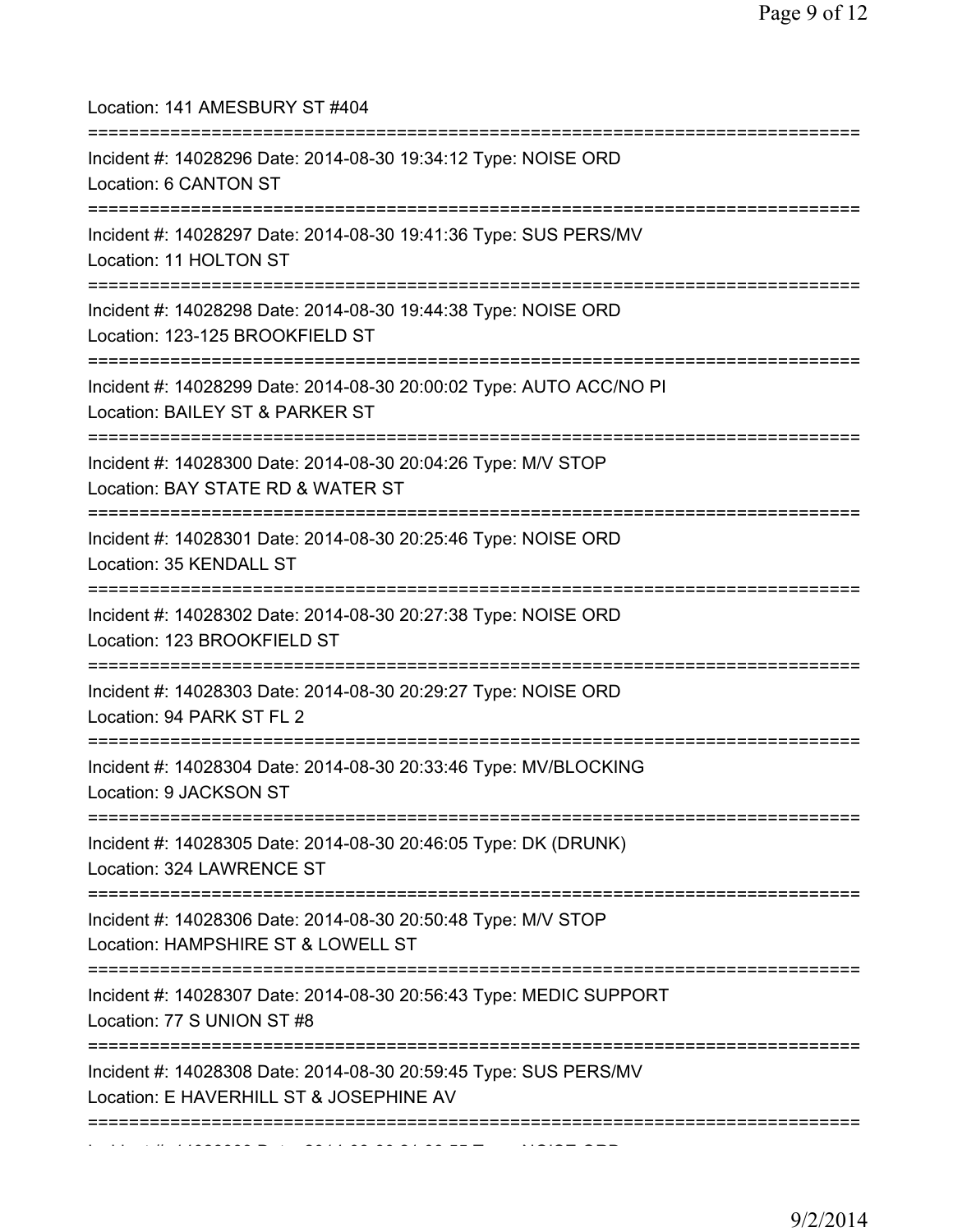Location: 84 MARGIN ST

| Incident #: 14028310 Date: 2014-08-30 21:12:41 Type: NOISE ORD<br>Location: EASTSIDE ST & FERRY ST           |
|--------------------------------------------------------------------------------------------------------------|
| Incident #: 14028311 Date: 2014-08-30 21:18:15 Type: NOISE ORD<br>Location: 442 LOWELL ST                    |
| Incident #: 14028313 Date: 2014-08-30 21:20:33 Type: MAL DAMAGE<br>Location: LEONARD SCHOOL / 60 ALLEN ST    |
| Incident #: 14028312 Date: 2014-08-30 21:24:04 Type: DRINKING PUBL<br>Location: 10 LEONARD AV #10            |
| Incident #: 14028314 Date: 2014-08-30 21:31:41 Type: MAN DOWN<br>Location: BROADWAY & HAVERHILL ST           |
| Incident #: 14028315 Date: 2014-08-30 21:50:07 Type: NOISE ORD<br>Location: 75 BASSWOOD ST                   |
| Incident #: 14028316 Date: 2014-08-30 21:52:08 Type: DISORDERLY<br>Location: 24 CROSBY ST                    |
| Incident #: 14028317 Date: 2014-08-30 21:54:24 Type: STALKING<br>Location: 58 EXETER ST FL 2                 |
| Incident #: 14028318 Date: 2014-08-30 21:59:46 Type: UNKNOWN PROB<br>Location: 555 HAVERHILL ST              |
| Incident #: 14028319 Date: 2014-08-30 22:02:39 Type: ALARM/BURG<br>Location: MAINSTREAM GLOBAL / 91 GLENN ST |
| Incident #: 14028320 Date: 2014-08-30 22:04:44 Type: NOISE ORD<br>Location: 77 FARLEY ST                     |
| Incident #: 14028321 Date: 2014-08-30 22:05:59 Type: NOISE ORD<br>Location: FERRY ST & MARSTON ST            |
| Incident #: 14028322 Date: 2014-08-30 22:12:15 Type: NOISE ORD<br>Location: ESSEX ST & MARGIN ST             |
|                                                                                                              |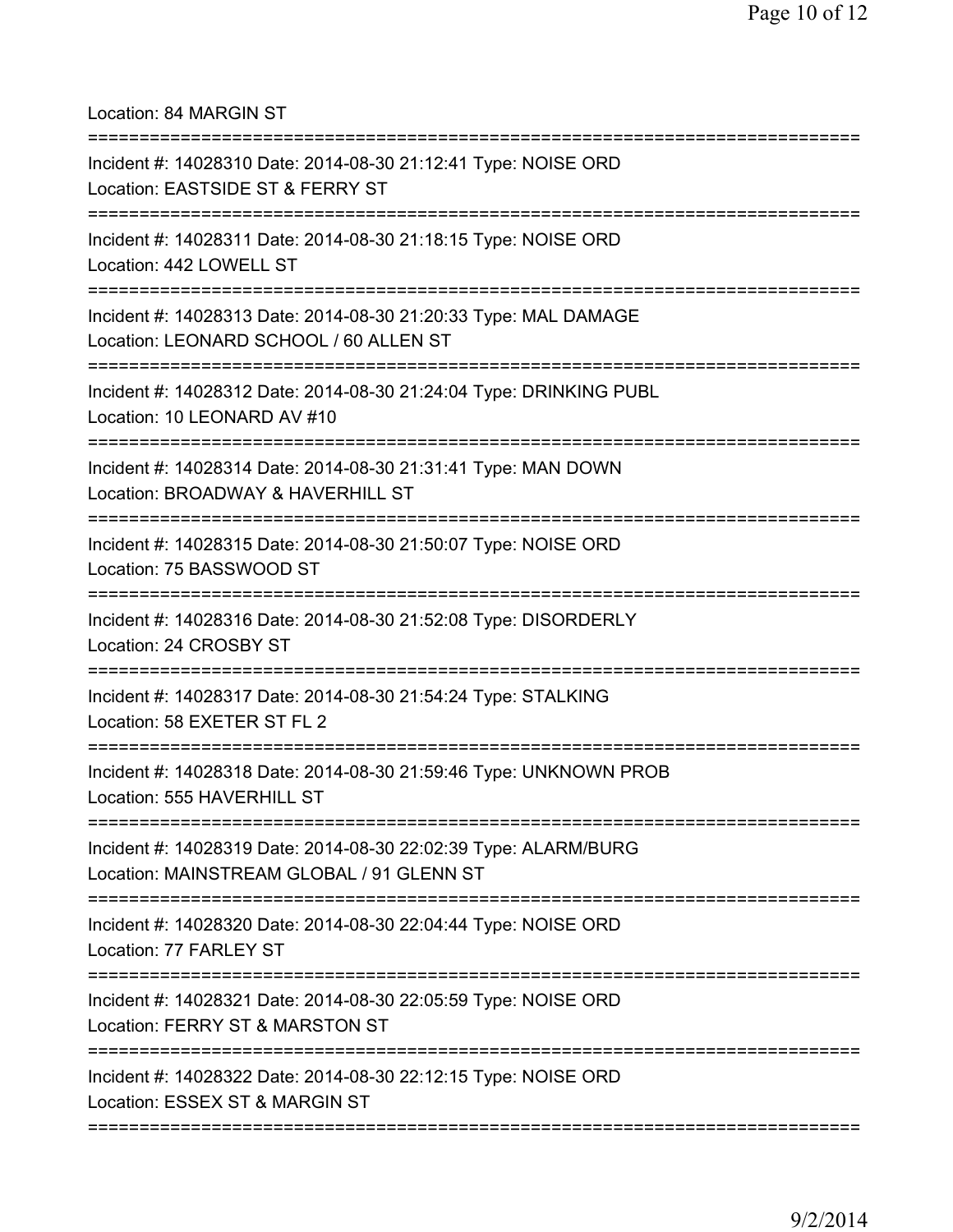| Location: BROADWAY & COMMON ST<br>=====================================                                                                                     |
|-------------------------------------------------------------------------------------------------------------------------------------------------------------|
| Incident #: 14028324 Date: 2014-08-30 22:16:56 Type: UNKNOWN PROB<br>Location: 80 FARNHAM ST<br>=====================================                       |
| Incident #: 14028325 Date: 2014-08-30 22:22:00 Type: HIT & RUN M/V<br>Location: 443 BROADWAY<br>====================================                        |
| Incident #: 14028326 Date: 2014-08-30 22:24:51 Type: UNWANTEDGUEST<br>Location: CLADDAGH PUB / 399 CANAL ST<br>===================                          |
| Incident #: 14028327 Date: 2014-08-30 22:29:39 Type: NOISE ORD<br>Location: 85 BASSWOOD ST                                                                  |
| ===========================<br>Incident #: 14028328 Date: 2014-08-30 22:35:56 Type: MEDIC SUPPORT<br>Location: 320 MT VERNON ST                             |
| ================================<br>Incident #: 14028329 Date: 2014-08-30 22:40:19 Type: ALARM/BURG<br>Location: ESPERANZA ACADEMY / 198 GARDEN ST          |
| Incident #: 14028330 Date: 2014-08-30 22:53:20 Type: B&E/PROG<br>Location: 85 BASSWOOD ST FL 2                                                              |
| =========================<br>==============<br>Incident #: 14028331 Date: 2014-08-30 22:54:06 Type: NOISE ORD<br>Location: 64 NEWBURY ST                    |
| Incident #: 14028332 Date: 2014-08-30 22:57:12 Type: DRUG OVERDOSE<br>Location: 25 ALDER ST.                                                                |
| =====================================<br>Incident #: 14028333 Date: 2014-08-30 23:08:26 Type: SPECIAL CHECK<br>Location: SAL'S RESTURANT / 354 MERRIMACK ST |
| Incident #: 14028334 Date: 2014-08-30 23:11:41 Type: NOISE ORD<br>Location: 18 SARGENT ST                                                                   |
| Incident #: 14028335 Date: 2014-08-30 23:19:11 Type: NOISE ORD<br>Location: 42 STORROW ST                                                                   |
| Incident #: 14028336 Date: 2014-08-30 23:22:18 Type: WIRE DOWN<br>Location: OAK ST                                                                          |
|                                                                                                                                                             |